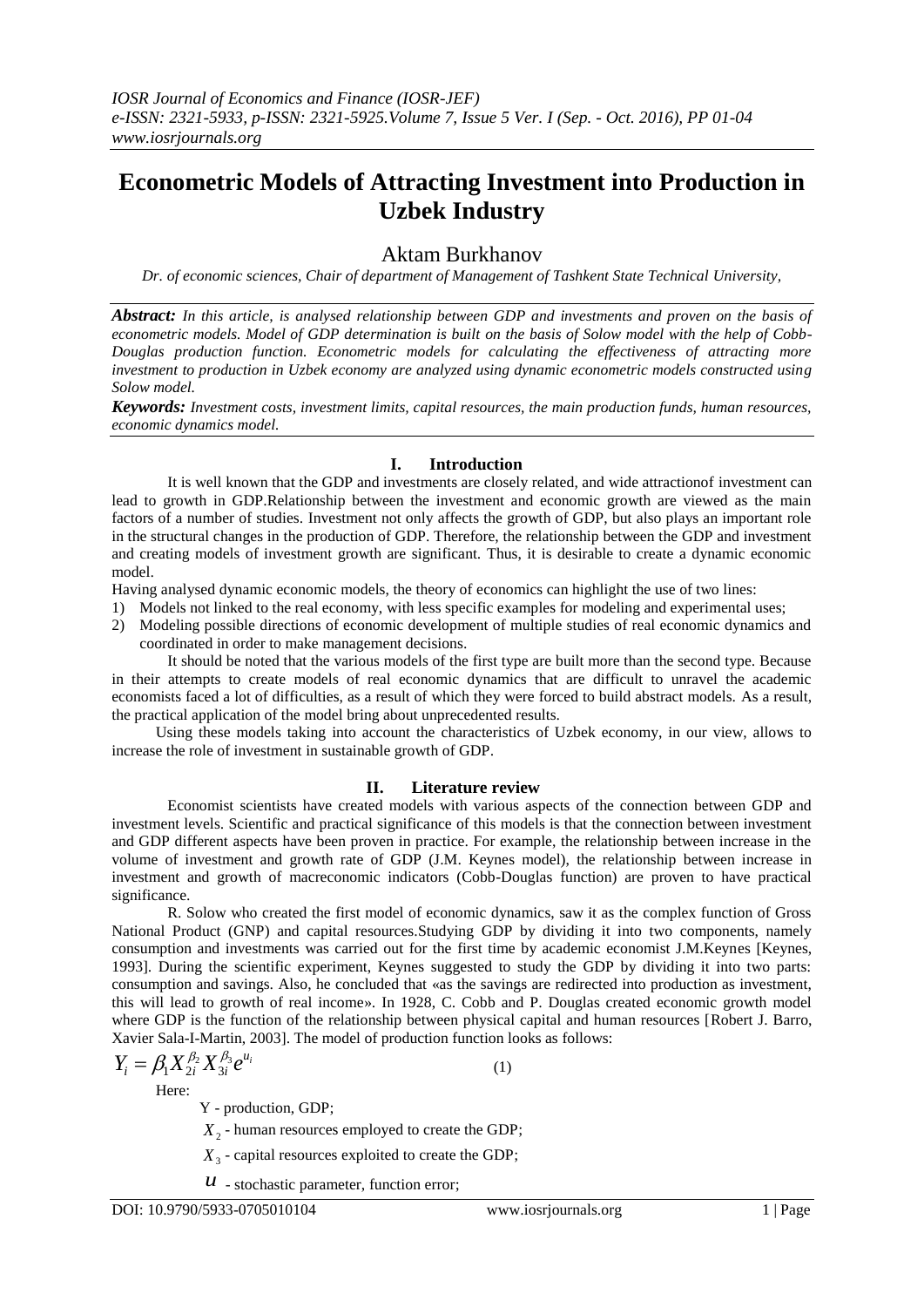*e* - natural logarithmic base.

Specific features of Cobb-Douglas model include:

 $-\beta_2$  is the elasticity of production relative to workforce, and when the capital was taken as a constant factor, shows the percent change in the production the as a result of 1% increase in labor force;

 $- \beta_3$  shows the percentage change in production as a result of 1% increase in capital resources while labor force is constant

 $- \beta_2 + \beta_3$  –the sum of the two shows the change in production as a result of proportional change in production factors. If this sum is equal to 1, then 2-fold increase in the factors of production leads to a 2-fold increase in the production, and 3-fold increase in factors of production also increase production 3 times and etc. If the otal of this sum is smaller than 1, then the result is diminishing. For example, a 2-fold reduction in production factors leads to a 2-fold reduction in manufacturing of the product.

All variables used in the Cobb-Douglas model are considered stochastic with 10% probability according to Dickey-Fuller testAs is known, in accordance with the method of OLS, for variable coefficients to be a real, model errors should have normal distribution as well as exogenous variables and model error should have no correlation and should fulfill other conditions.

O. Blanchard, a professor at the University of Massachusetts in the United States has proven the connection between investment and GDP using a model [Blanchard, 2003]. This is a very simple model (I=Ї) where investments are not significantly sensitive to changes in production.

In O. Blanchard's model increase in investment with the purpose of increasing production which results in increase in GDP is not reflected.

According to G. Mankiw's conclusion [Mankiw, 2007], if we take into account that national savings equal to Y-C-G, GDP and investment will look as follows:

$$
Y - C - G = I + NX;
$$
  
\n
$$
S = I + NX
$$
 (2)

Here:

 $Y - GDP;$ 

C – consumption;

G – government expenditure;

I – investments;

NX – net export.

G. Mankiw considers net exports to be equal to net capital expenditures and offers the following equation [Mankiw, 2007]:

 $S = I + NCO$  (3)

He ultimately concludes that the national savings should be equal to the sum of the domestic investment and net capital expenditure. S.V. Chepel achieved the following important scientific results in the process of applying the theoretical model of attracting direct foreign investments into the national economy in practice [Chepel, 2014]: - GDP deflator's decline of 10 percentage points in analyzed countries, the volume of direct foreign investments in GDP increased 0.8 percentage points the decrease in the rate of inflation increase in direct foreign investments in the share of GDP (2007 GDP deflator cut inflation at the level of 2000 increased by 23 percentage points in this period, the share of direct foreign investments in GDP to increase by 0.8 per cent to 3.2 per cent) The development of the banking system, involved in the improvement of the quality indicators of the national economy will increase the volume of direct foreign investments

Increasing average index of economic freedom to the level of developing countries (57.5%) in Russia, Ukraine, Kazakhstan and Uzbekistan to increases foreign direct investment by 3,6-3,7% compared GDP. We believe that in foreign direct investment attracting model, regulatory changes regarding the investment should be considered. The reason for this is that the decline in investment does not allow us to maintain the stability.

# **III. Building the empirical model**

If current GDP is taken as  $Y_t$ , consumption  $-C_t$ , investments  $-I_t$ , then according to the conclusion of Keynes the following formula will be true:

$$
Y_t = C_t + I_t \tag{4}
$$

Volume of consumer demand consists of two indicators - consumption determined by minimum hygiene standards and income growth as a result of additional parts Keynes suggested that the second part is reflected as a percentage of GDP in the previous period:  $cY_{t-1}$ 

In this case, this year's consumer demand constitutes linear function of last year's GDP: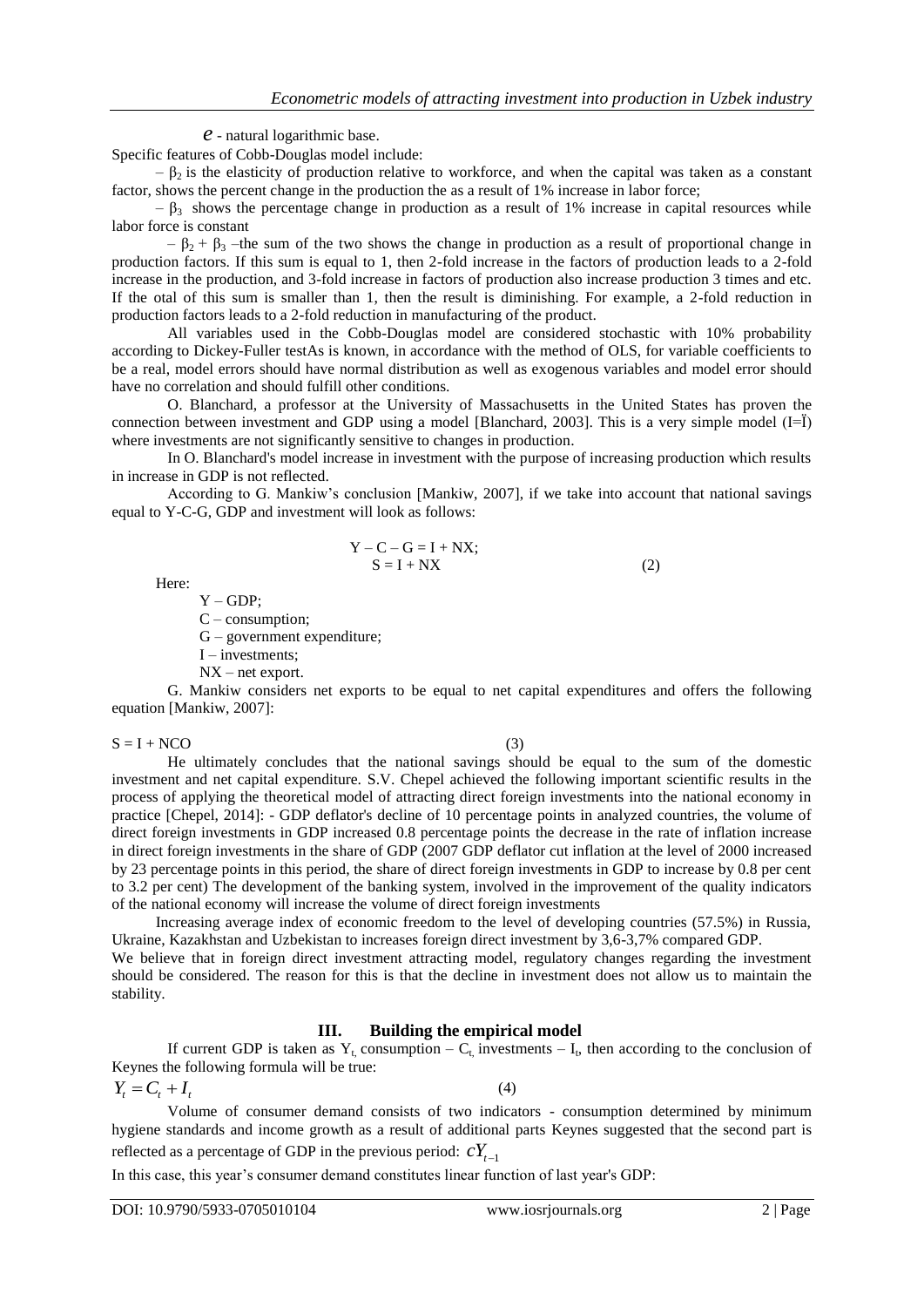$$
C_t = C + cY_{t-1} \tag{5}
$$

If we input this into (1) formula, we get:

$$
Y_t = C + cY_{t-1} + I_t \tag{6}
$$

Here:

#### c – share of consumption in GDP.

If investments are taken as constant, then we will have first ortder autoregressive equation. Propensity to consume affects GDP growth rate ( c- share). As it is autoregressive model, we can illustrate different trajectories of GDP growth by setting initial condition and changing the value of propensity to consume. We can create a closed model by combining Keynesian model and Cobb-Douglas production and by defining different parameters we can estimate different growth projections of the economy. In Solow model, GDP is determined with the help of Cobb-Douglas production function as follows:

 $Y_t = aK_t^{\alpha}L_t^{1-\alpha}$  (7) In a given time (t) GDP ( $Y_t$ ) consists of investments ( $I_t$ ) and consumption ( $C_t$ ):  $Y_t = I_t + C_t$ (8)

Here the focus is on investment rather than consumption and share of GDP which is expected to be allocated for investments can be given as propensity to save  $-\rho$ :

$$
I_t = \rho Y_t
$$
\nAs is known, attraction of investments will lead to the growth of production funds for the next year

\n $K_{t+1}$ , which is determined through old funds  $K_t$  by taking into account the share of funds from last year's production  $\mu$ :

$$
K_{t+1} = (1 - \mu)K_t + I_t \tag{10}
$$

If the number of terms in economy are labelled as  $L_{t+1}$ , taking into account annual growth rate of terms (*v*),it can be calculated through current number of terms:

$$
L_{t+1} = (1+\nu)L_t \tag{11}
$$

GDP, Investments and other parameters can be calculated taking into account next year's production funds and number of terms. Equations (7) - (11) are mathematic expressions of Solow model. This model can be implemented in economic development of sectors and as well as used in working out suggestions and conclusions in further development of a particular sector.

### **IV. Results of the research**

In order to construct the model of economic dynamics, the indices in the table will be transferred to unlimited figures.

Simple order production function, coeffcients of which were calculated using method of least squares, looks like this:

$$
Q_{t} = 1,01K_{t}^{1,33} L_{t}^{0,65}
$$
 (12)

| $\frac{1}{2}$ . The contract of $\frac{1}{2}$ and $\frac{1}{2}$ |       |       |       |       |       |       |       |       |       |       |       |
|-----------------------------------------------------------------|-------|-------|-------|-------|-------|-------|-------|-------|-------|-------|-------|
|                                                                 | 2005  | 2006  | 2007  | 2008  | 2009  | 2010  | 2011  | 2012  | 2013  | 2014  | 2015  |
| Share of investments in                                         | 32,6  | 34,3  | 37,7  | 34,5  | 28,4  | 30.4  | 33,8  | 34,2  | 34,2  | 37,4  | 37,8  |
| main capital, % (this                                           |       |       |       |       |       |       |       |       |       |       |       |
| shows invesments into                                           |       |       |       |       |       |       |       |       |       |       |       |
| main indisutrial capital                                        |       |       |       |       |       |       |       |       |       |       |       |
| as a percentage of                                              |       |       |       |       |       |       |       |       |       |       |       |
| investments<br>made                                             |       |       |       |       |       |       |       |       |       |       |       |
| Share of main funds in                                          | 35.5  | 39,1  | 34.7  | 28.9  | 28.7  | 29.6  | 30,3  | 31,3  | 32.9  | 32,8  | 33,2  |
| manufacturing (%) (this                                         |       |       |       |       |       |       |       |       |       |       |       |
| shows main funds of                                             |       |       |       |       |       |       |       |       |       |       |       |
| industrial production as                                        |       |       |       |       |       |       |       |       |       |       |       |
| a percentage of main                                            |       |       |       |       |       |       |       |       |       |       |       |
| funds throughout the                                            |       |       |       |       |       |       |       |       |       |       |       |
| Growth rates of industry                                        | 107.2 | 110.8 | 112.1 | 112.7 | 109.1 | 108.5 | 106.4 | 107.9 | 109.6 | 108.3 | 108.0 |
| compared to last year, in                                       |       |       |       |       |       |       |       |       |       |       |       |
|                                                                 |       |       |       |       |       |       |       |       |       |       |       |

**Table:** Principal indicators of manufacturing in Uzbekistan